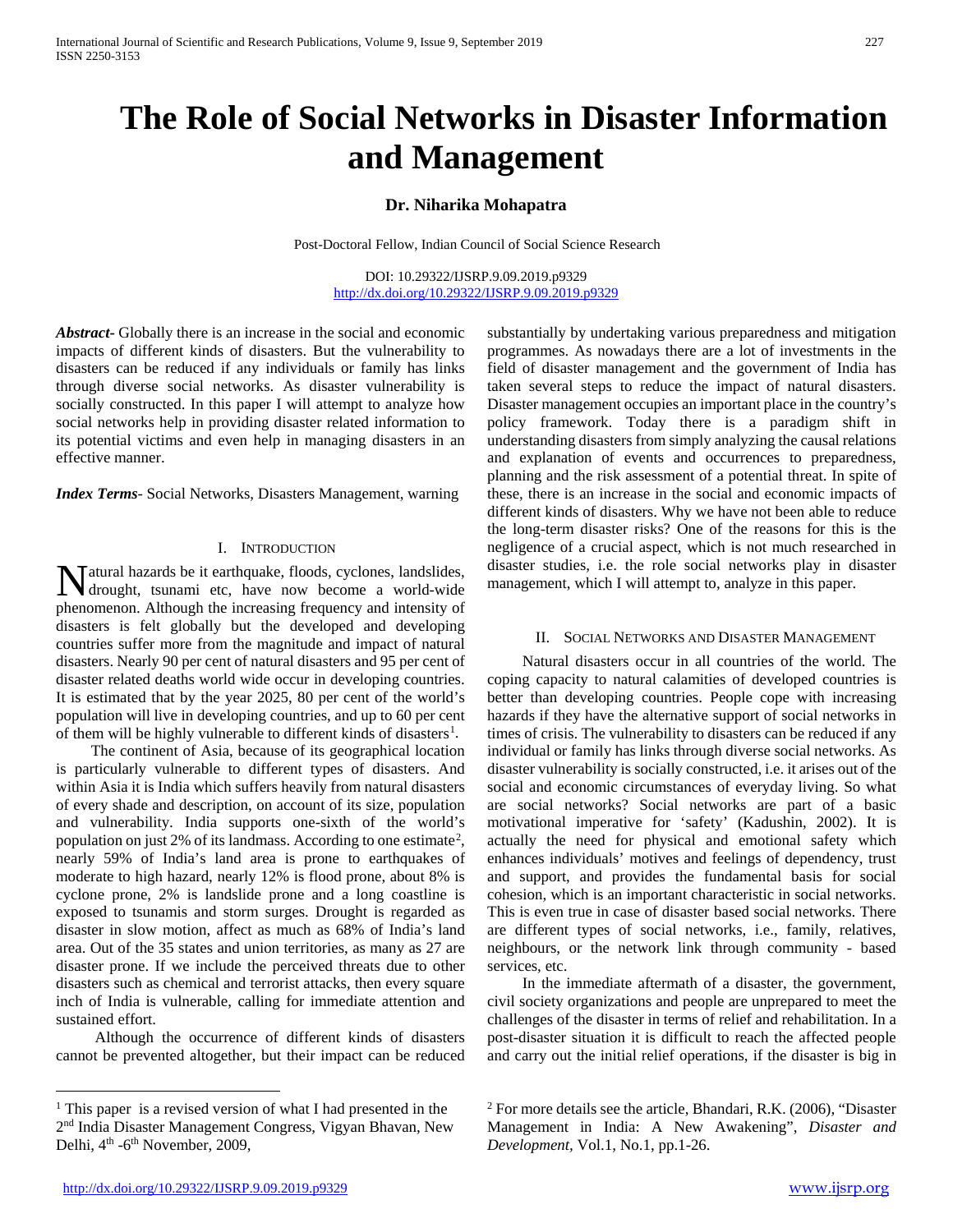scale, as it was the case of the 1999 super cyclone in Orissa. In case of the 1999 super cyclone in Orissa due to the impassable roads with floods, water-logging and obstruction by broken trees, the relief activities were delayed, although aid started pouring in from charitable institutions, corporate houses, international, national and local non-government organizations.

 During the super cyclone in Orissa many people came from far-flung areas to meet their family members in the affected areas, although it took them more time to reach the destination than the usual time, but still they continued their long and arduous search. It is because disasters are basically "family crisis", emotional bonds, expressive and instrumental functions of networks, as well as family contacts are crucial for response and recovery (Morrow, 1997). The family unit, in a disaster acts like "an octopus extending its tentacles outward to connect with other social units" (Morrow, 1997 Fothergill, 2004).

 In fact in the 1999 Orissa super cyclone, it was the relatives (a type of social network) who were the first to reach the affected people of the Orissa and provided them help in terms of cash and kind. Even many affected people of the super cyclone shifted their family to a relation's house which was not affected by the disaster, as they were prepared to help. It is this forged type of interdependence that helped to mitigate the stress and uncertainty associated with the disaster. In a crisis situation like the 1999 Orissa super cyclone it was their social networks who embraced their own, stood up and were counted in both presence and presents.

 During disasters in Orissa although there are cases of caste based prejudices and discrimination, but during the 1999 super cyclone the relatively affluent general caste people with a pucca structure who were neighbours (a type of social network) to the Harijan people provided them shelter during the super cyclone. It is actually the pre-existing norms, practices and relationships which helped the affected people to cope with the disaster. Social networks were found to be a significant resource during and in the immediate post-impact phase of the disaster.

In 26<sup>th</sup> December 2004, there was a massive earthquake in the Indian Ocean which triggered off tsunami waves resulting in a colossal loss of lives and affecting millions of people in 11 countries. It even left a trail of destruction in India. Although in India it was the fishing sector which was severely affected, but within this sector it was women, children, dalits and tribal people (the most vulnerable groups), who were the worst impactees of the disaster, but were the most neglected in official responses (Walls, 2005; Choo, 2005; KrishnaKumar, 2005). These vulnerable groups have a differential timeframe in their recovery.

 The response to the tsunami in terms providing relief and rehabilitation was overwhelming, but due to the focus on the worst affected community i.e. the fisher communities, many dalit and tribal communities who were seriously affected by the tsunami, were overlooked or actively discriminated in the official response. It was the strength of the network of local NGO response which helped these vulnerable groups to cope with the disaster. It was the network of 12 local  $NGOs<sup>3</sup>$  $NGOs<sup>3</sup>$  $NGOs<sup>3</sup>$  i.e. the East Coast Development Forum (ECDF) and within it two NGO networks that focused on the dalits and tribals, i.e. the Irulas' Tribal Women's Welfare Society (ITTWS) and the Social Awareness Society for Youth (SASY), joined the East Coast Fishers Forum (ECFF) which helped in forming the ECDF (SASY, 2005a, 2005b). It is ITTWS and SASY who understood the needs and priorities of the dalits and tribals, and The People's Rural Education Movement (PREM) an NGO from Orissa which formed the common link within the diverse membership of the ECDF.

 The NGO of Orissa i.e. PREM played an important role in forming networks as it had gained practical disaster management skills from its work in the 1999 super cyclone of Orissa (Das, 2005). It is through its activities in the 1999 Orissa super cyclone that PREM had developed effective approaches to relief and accountability systems, which were applied to the tsunami relief operations with minimal adjustment. It was the support given by the NGO PREM which along with the strength of the local NGO networks, helped to develop strong links with the local fisher communities, and a long record of trust and credibility, which enabled these NGOs to manage successfully the delivery of emergency relief and rehabilitation programmes, taking into account the needs of vulnerable groups, i.e. the dalits and tribals. This shows how network linkages through community – based services can help people to mitigate disaster vulnerability and can enhance people's coping strategies. Thus social networks are reservoirs for the development of a disaster affected community.

## III. SOCIAL NETWORKS AND DISASTER WARNING

 The ever increasing complexity of disasters requires that we undertake various preparedness and mitigation strategies to reduce the adverse societal and economic impact. One of the preparedness measures is to provide accurate disaster warning to the disaster affected area. Social networks can play a very significant role in disseminating the warning message which would eventually help in managing disasters. For example – during the 1999 Orissa super cyclone the Indian Meteorological Department (IMD), the government agency provided warning about the impending cyclone from the radio, television and even from the loudspeaker by the government authorities. But the people of Orissa did not take the warning issued by the government seriously and even did not evacuate as was suggested in the warning and there are a number of reasons for it. It is because the affected people did not find any difference from this warning with the earlier warnings of the past which was given twelve days before the cyclone and had affected only two districts of Orissa i.e. Ganjam and Gajapati. Even the warning information lacked credibility and specificity. So many people were in doubt and they stayed at home and the others who wanted to leave had no options as there were no adequate cyclone shelters. As a result of which the 29<sup>th</sup> October, 1999 super cyclone of Orissa claimed 9800 lives.

 But on the other hand the warning information from the informal sources in the Orissa super cyclone such as the news from relatives, neighbours, and from the market places played a major role as people believed in it because of the trust on these networks.

<span id="page-1-0"></span><sup>&</sup>lt;sup>3</sup> For more details see the article, Kilby, P. (2008), "The Strength of Networks: The Local NGO Response to the Tsunami in India", Vol.32, No.1, pp.120-130.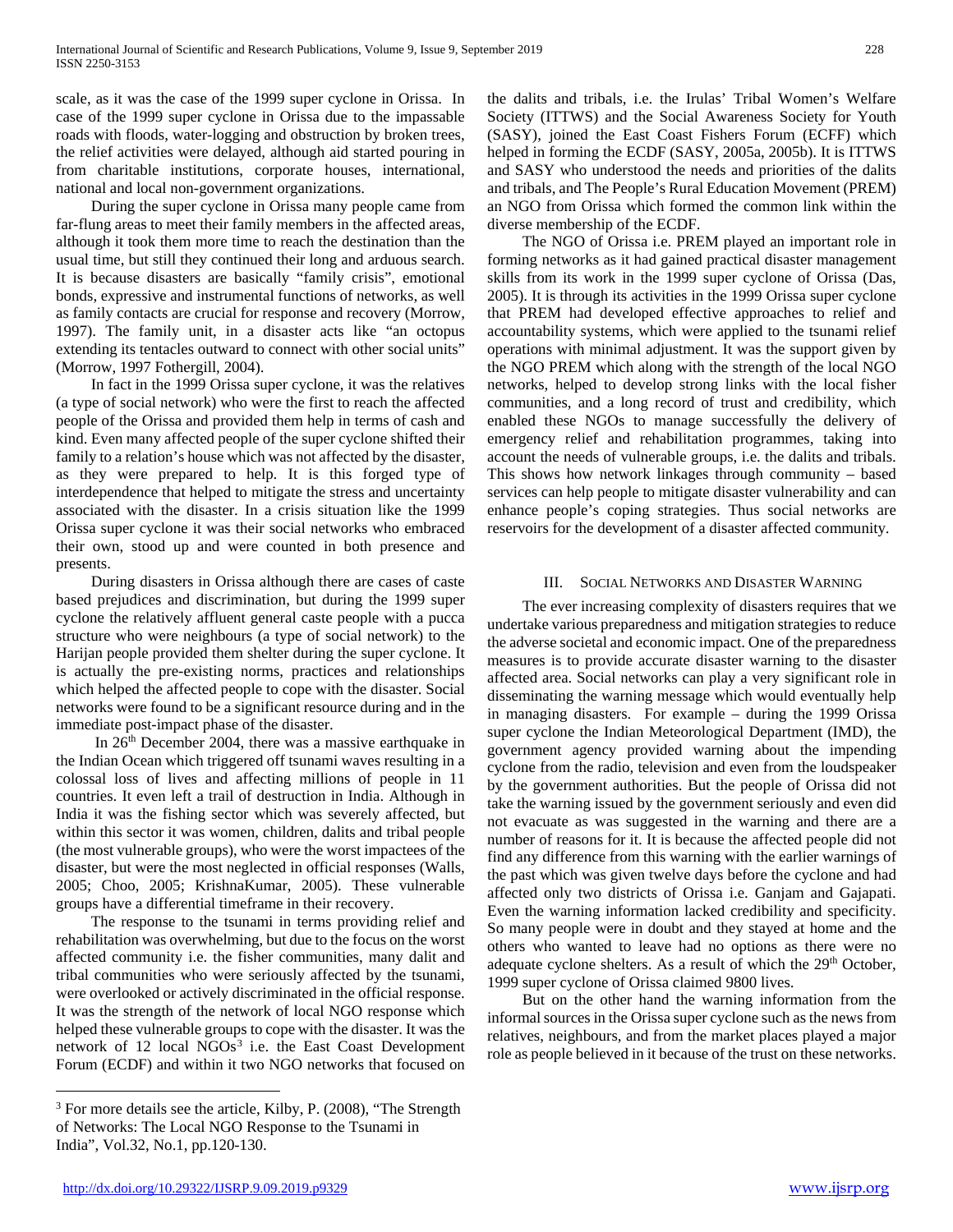Even during the 2005 Hurricane Katrina in United States although the government warning was issued, but people did not give importance to it because of which many lives were lost. But when this information was passed from the informal sources of some trusted African American women-centered networks in New Orleans it carried more authority. It is because of the networks of these women that they were able to evacuate a number of individuals from the disaster. This shows how women played a major role in moving their networks to safety during the crisis situation.

 But the process of transmitting information is highly structured and hierarchical. For example – the warning systems transmit the information from men to men and the technically preferred medium used to disseminate warning is the radio although the men might support this, but women with their household duties and responsibilities do not have a fixed time to listen to the radio so they might remain unaware of the warning.

 Even the people who receive warnings of risk go through different stages that shape their risk perceptions and behaviour. The different stages include: hear, confirm, understand, believe, personalize, and respond. Although the sequence might not be the same for every person, and every stage can be affected by the characteristics of the people who hear the warnings such as age, gender, level of education etc., even by the nature of the information they hear, for instance, how frequently it is repeated, and who it is from. Here it is important that the disaster related information is given to the person (who can act as an anchor or gatekeeper) who because of their position or ability can decide what information is relevant and worthy to pass along to other members of their network (Kirschenbaum, 2003).

#### IV. CONCLUSION

 When one contrasts the basis of social organization in postindustrial societies, as opposed to pre-industrial societies, one finds that kin relationships have reduced greatly in importance (Parsons, 1942; 1943; Stephens, 1963). Disasters it appeared are like funerals, weddings, were people reestablish what were assumed to be highly tenuous relations. Even in highly individuated communities relations become highly important to families in disaster (Hill and Hansen, 1962:210).

 Disasters occur in specific geographic locations and usually affect populations in proximity to its epicenter. The response to a disaster is not confined to its geographical proximity and this helps the affected people to cope with the consequences of the disaster. It is social networks which provide the social strength to the disaster affected people to cope with the disruptive effects of the disaster, even if they are physically dispersed it provides them social capital to cope with the losses of the disaster. The role of social networks in disaster management shows that they touch people even if they are not directly or physically involved in the actual disaster.

 Moreover since the warning system in India mainly focuses on detection, monitoring and forecasting, but has ignored the other crucial aspects of the warning system i.e. the vulnerability analysis or measuring the threat level to different sub-groups within a population and warn accordingly. So here the importance of social networks comes as they not only transfer disaster related information to vulnerable groups but also help them to evacuate by using the resources already embedded in their daily lives. Social networks not only delineate the boundaries of a disaster but also act as a means for transferring disaster related information. It is important to include the role of social networks at the policy level as this would empower people to make them less vulnerable in the face of natural hazards and this would act as a disaster preparedness measure which would eventually help to manage disasters in an effective way.

 But still there are many aspects about the role of social networks in disaster management which is not much researched i.e. how gender, caste, ethnic groups through their social networks can play to an important role in disaster management? And what would be the long-term impact of the social networks in mitigating / preventing disaster risks? These are some of the questions which I am posing as there is scarce research on these issues but understanding and analyzing these aspects can surely help us to solve some of the problems of disaster management.

#### **REFERENCES**

Articles/ Books

- [1] Ariyabandu, M.M and Wickramasinghe. (2003), Gender Dimensions in Disaster Management: A Guide for South Asia, ITDG South Asia.
- [2] Bhandari, R.K. (2006), "Disaster Management in India: A New Awakening", *Disaster and Development,* Vol.1, No.1, pp.1-26.
- [3] Das, Kumar. (2002), "Social Mobilisation for Rehabilitation: Relief Work in Cyclone-Affected Orissa", *Economic and Political Weekly,* Vol.37, No.48, pp.4784 – 4788.
- [4] Dash, B. (2002), "Lessons from Orissa Super Cyclone: Need for Integrated Warning System", *Economic and Political Weekly*, Vol.37, No.42, pp.4270 - 4271.
- [5] Dash, B. (2005), "Tsunami Warning System: Beyond Technological Fixes", *Economic and Political Weekly,* Vol. 42, No.4, pp.269-271.
- [6] Drabek, Thomas E., William H.Key, Patricia E. Erickson, Juanita L.Crowe (1975), "The Impact of Disaster on Kin Relationships", *Journal of Marriage and the Family,* Vol.37, No.3, pp.481-494.
- [7] Gaillard, Jean-Christophe., Michael R.M.Pangilinan, Jake Rom Cadag, Virginie Le Masson (2008). "Living with increasing floods: Insights from a rural Philippine community", *Disaster Prevention and Management,* Vol.17, No.3, pp.383-395.
- [8] Kilby, P. (2008). "The Strength of networks: the local NGO response to the tsunami in India", *Disasters,* Vol.32, No.1, pp.120-130.
- [9] Kirschenbaum, A. (2004). "Generic Sources of Disaster Communities: A Social Network Approach", *International Journal of Sociology and Social Policy,* Vol.24, No.10 and 11, pp.94-129.
- [10] Litt, J. (2008), "Getting Out or Staying Put: An African American Women's Network in Evacuation from Katrina", *NWSA Journal,* Vol.20, No.3, pp.32- 48.
- [11] Lubitz, Dag K.J.E., James E.Beakley and Frederic Patricelli (2008). "All Hazards Approach to Disaster Management: The Role of Information and Knowledge Mangement, Boyd's OODA Loop, and Network- Centricity", *Disasters,* Vol.32, No.4, pp.561-585.
- [12] Mileti, D.S. and Paul W. O'Brien (1992), "Warnings during Disaster: Normalizing Communicated Risk", *Social Problems,* Vol.39, No.1, pp.40 - 57.
- [13] Parida, P.K. (2005), "Understanding Natural Disasters in India: Causes, Effects and Solutions", *Man and Development,* March, pp.63-80.
- [14] Sabhlok, A. (2008), "Integrated Disaster Management: An Arena for Interstate Cooperation amongst States in India", *Man and Development,*  December, pp.17-30.
- [15] Samal, K.C. (2005), "The 1999 Super Cyclone in Orissa: Coping Strategies of Women in Ersama block", *Social Action*, Vol.55, No.1, pp.72-97.
- [16] Samal, K.C., S. Meher, N. Panigrahi and S. Mohanty (2005), *State, NGOs and Disaster Management,* (Jaipur: Rawat Publications).